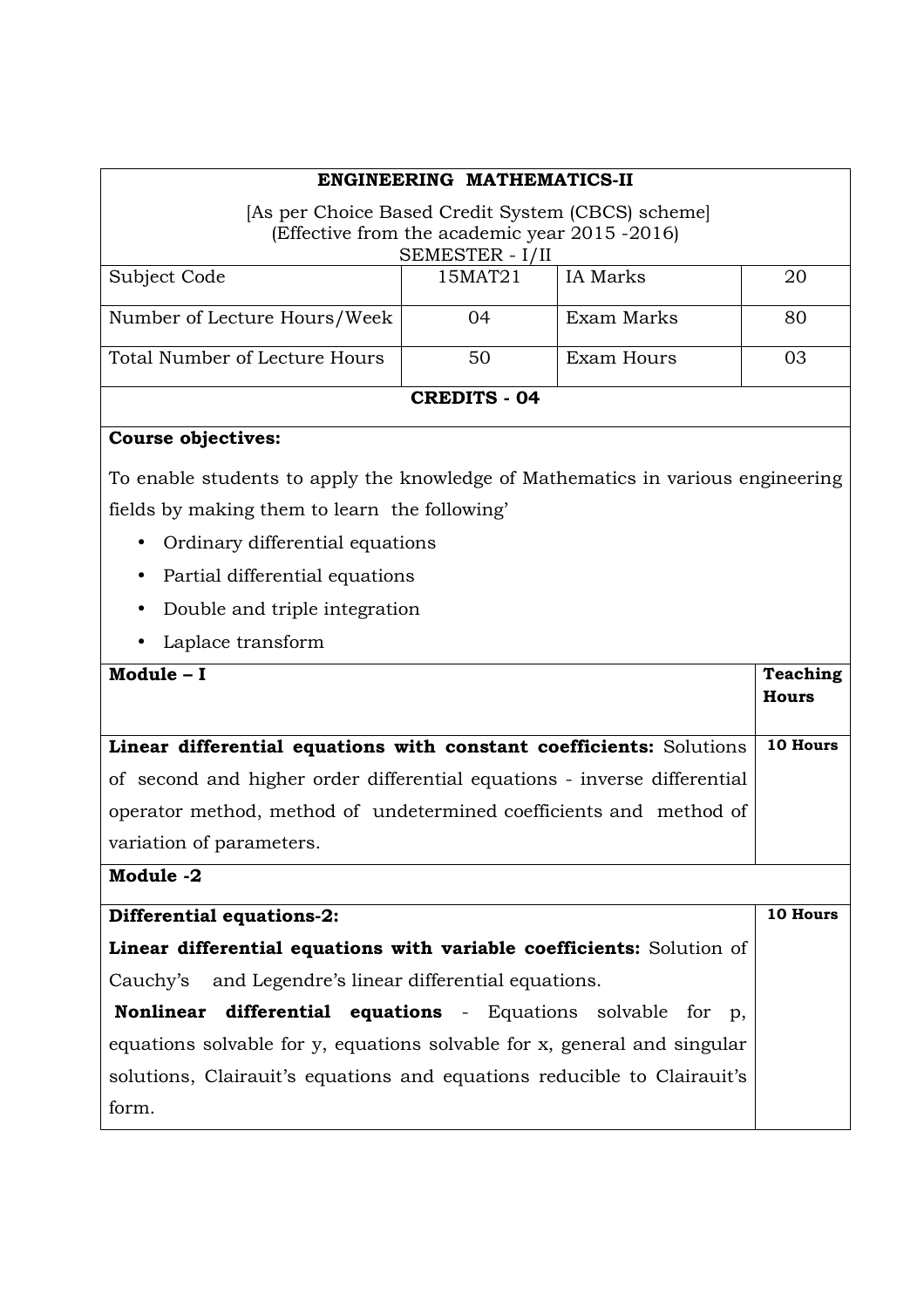# **Module – 3**

| <b>Partial Differential equations:</b>                                                | 10 Hours |  |
|---------------------------------------------------------------------------------------|----------|--|
| Formulation of Partial differential equations by elimination of                       |          |  |
| arbitrary constants/functions, solution of non-homogeneous Partial                    |          |  |
| differential equations by direct integration, solution of homogeneous                 |          |  |
| Partial differential equations involving derivative with respect to one               |          |  |
| independent variable only.                                                            |          |  |
| Derivation of one dimensional heat and wave equations and their                       |          |  |
| solutions by variable separable method.                                               |          |  |
|                                                                                       |          |  |
| Module-4                                                                              |          |  |
| <b>Integral Calculus:</b>                                                             | 10 Hours |  |
| <b>Double and triple integrals:</b> Evaluation of double and<br>triple                |          |  |
| integrals. Evaluation of double integrals by changing the order of                    |          |  |
| integration and by changing into polar co-ordinates. Application of                   |          |  |
| double and triple integrals to find area and volume Beta and                          |          |  |
| Gamma functions: definitions, Relation between beta and gamma                         |          |  |
| functions and simple problems.                                                        |          |  |
|                                                                                       |          |  |
| Module-5                                                                              |          |  |
| <b>Laplace Transform</b>                                                              | 10 Hours |  |
| and Laplace transforms of elementary functions.<br>Definition                         |          |  |
| Laplace transforms of $e^{at}f(t)$ , $t^n f(t)$ and $\frac{f(t)}{t}$ (without proof), |          |  |
| periodic functions and unit-step function-problems                                    |          |  |
| <b>Inverse Laplace Transform</b>                                                      |          |  |
| Inverse Laplace Transform - problems, Convolution theorem to                          |          |  |
| find the inverse Laplace transforms (without proof) and problems,                     |          |  |
| solution of linear differential equations using Laplace Transforms.                   |          |  |
|                                                                                       |          |  |

 $\overline{\phantom{a}}$